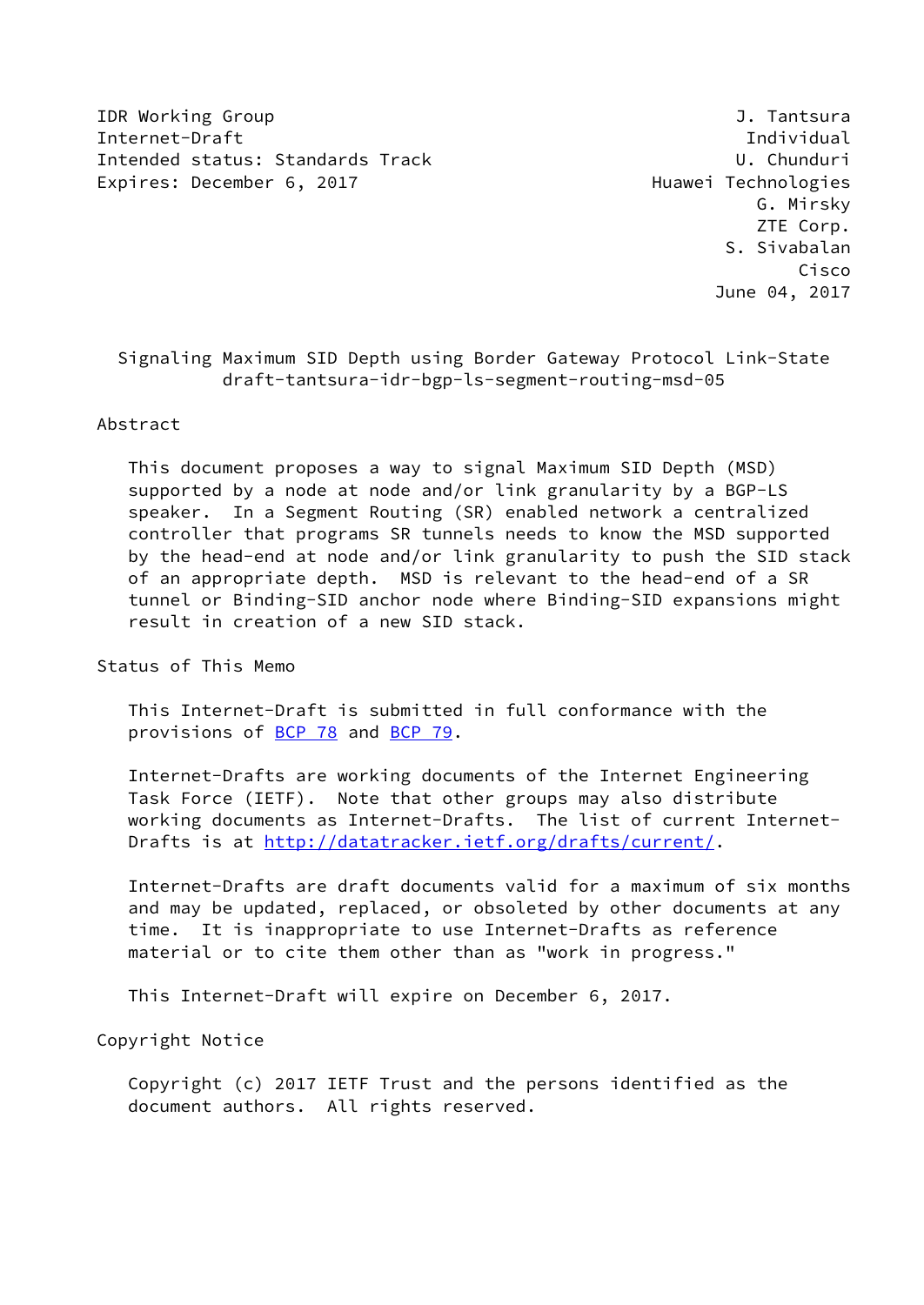described in the Simplified BSD License.

## <span id="page-1-1"></span>Internet-Draft Signaling MSD Using BGP-LS June 2017

This document is subject to [BCP 78](https://datatracker.ietf.org/doc/pdf/bcp78) and the IETF Trust's Legal Provisions Relating to IETF Documents [\(http://trustee.ietf.org/license-info](http://trustee.ietf.org/license-info)) in effect on the date of publication of this document. Please review these documents carefully, as they describe your rights and restrictions with respect to this document. Code Components extracted from this document must include Simplified BSD License text as described in Section 4.e of

the Trust Legal Provisions and are provided without warranty as

## Table of Contents

|    |                                        |                                                                                                                                                                                                                                                                                                                                                                                                                                                                                       |  |  |  |  |  |  |  |  |  | $\overline{2}$          |
|----|----------------------------------------|---------------------------------------------------------------------------------------------------------------------------------------------------------------------------------------------------------------------------------------------------------------------------------------------------------------------------------------------------------------------------------------------------------------------------------------------------------------------------------------|--|--|--|--|--|--|--|--|--|-------------------------|
|    | 1.1. Conventions used in this document |                                                                                                                                                                                                                                                                                                                                                                                                                                                                                       |  |  |  |  |  |  |  |  |  | $\overline{\mathbf{3}}$ |
|    |                                        |                                                                                                                                                                                                                                                                                                                                                                                                                                                                                       |  |  |  |  |  |  |  |  |  | $\frac{3}{2}$           |
|    | $1.1.2$ . Requirements Language        |                                                                                                                                                                                                                                                                                                                                                                                                                                                                                       |  |  |  |  |  |  |  |  |  | $\frac{3}{2}$           |
| 2. |                                        |                                                                                                                                                                                                                                                                                                                                                                                                                                                                                       |  |  |  |  |  |  |  |  |  | $\overline{3}$          |
| 3. |                                        |                                                                                                                                                                                                                                                                                                                                                                                                                                                                                       |  |  |  |  |  |  |  |  |  | $\frac{4}{1}$           |
| 4. |                                        |                                                                                                                                                                                                                                                                                                                                                                                                                                                                                       |  |  |  |  |  |  |  |  |  | $\frac{4}{1}$           |
| 5. |                                        |                                                                                                                                                                                                                                                                                                                                                                                                                                                                                       |  |  |  |  |  |  |  |  |  | $\overline{5}$          |
| 6. |                                        |                                                                                                                                                                                                                                                                                                                                                                                                                                                                                       |  |  |  |  |  |  |  |  |  | $\frac{5}{2}$           |
|    |                                        |                                                                                                                                                                                                                                                                                                                                                                                                                                                                                       |  |  |  |  |  |  |  |  |  | $\frac{5}{2}$           |
| 8. |                                        |                                                                                                                                                                                                                                                                                                                                                                                                                                                                                       |  |  |  |  |  |  |  |  |  | $\overline{5}$          |
|    | 8.1.                                   | Normative References                                                                                                                                                                                                                                                                                                                                                                                                                                                                  |  |  |  |  |  |  |  |  |  | $\frac{5}{2}$           |
|    | 8.2. Informative References            |                                                                                                                                                                                                                                                                                                                                                                                                                                                                                       |  |  |  |  |  |  |  |  |  | 6                       |
|    | Authors' Addresses                     | $\mathbf{1} \quad \mathbf{1} \quad \mathbf{1} \quad \mathbf{1} \quad \mathbf{1} \quad \mathbf{1} \quad \mathbf{1} \quad \mathbf{1} \quad \mathbf{1} \quad \mathbf{1} \quad \mathbf{1} \quad \mathbf{1} \quad \mathbf{1} \quad \mathbf{1} \quad \mathbf{1} \quad \mathbf{1} \quad \mathbf{1} \quad \mathbf{1} \quad \mathbf{1} \quad \mathbf{1} \quad \mathbf{1} \quad \mathbf{1} \quad \mathbf{1} \quad \mathbf{1} \quad \mathbf{1} \quad \mathbf{1} \quad \mathbf{1} \quad \mathbf{$ |  |  |  |  |  |  |  |  |  | 6                       |
|    |                                        |                                                                                                                                                                                                                                                                                                                                                                                                                                                                                       |  |  |  |  |  |  |  |  |  |                         |

# <span id="page-1-0"></span>[1](#page-1-0). Introduction

 When Segment Routing tunnels are computed by a centralized controller, it is critical that the controller learns the MSD "Maximum SID Depth" of the node or link SR tunnel exits over, so the SID stack depth of a path computed doesn't exceed the number of SIDs the node is capable of imposing. This document describes how to use BGP-LS to signal the MSD of a node or link to a centralized controller.

PCEP SR extensions draft [\[I-D.ietf-pce-segment-routing](#page-5-3)] signals MSD in SR PCE Capability TLV and METRIC Object. However, if PCEP is not supported/configured on the head-end of a SR tunnel or a Binding-SID anchor node and controller does not participate in IGP routing, it has no way to learn the MSD of nodes and links which has been configured. BGP-LS [\[RFC7752](https://datatracker.ietf.org/doc/pdf/rfc7752)] defines a way to expose topology and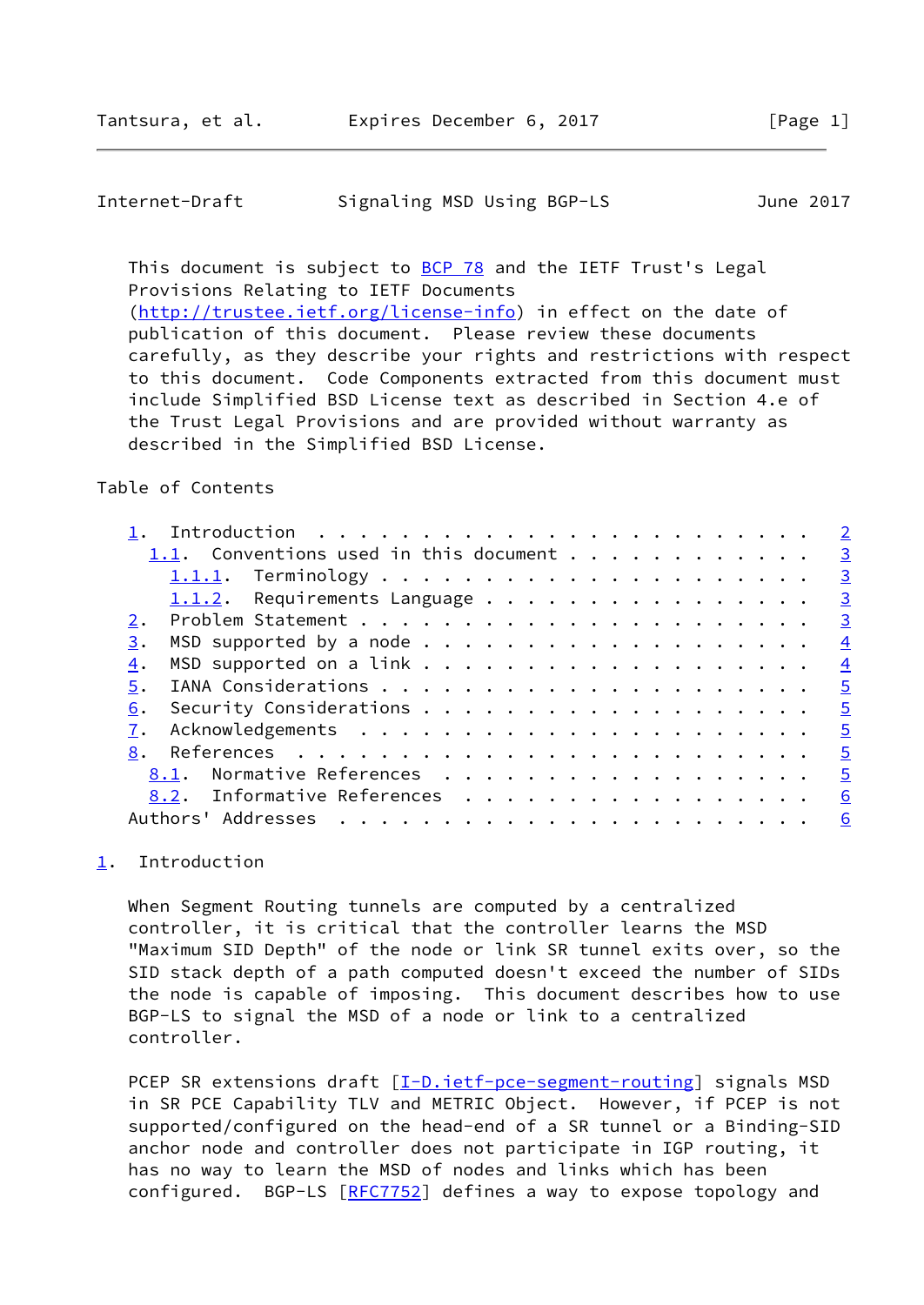associated attributes and capabilities of the nodes in that topology to a centralized controller.

MSD of sub-type 1, called Base MSD as defined in **Section 3** is used to signal the number of SID's a node is capable of imposing, to be used

| Tantsura, et al. | Expires December 6, 2017 |  | [Page 2] |
|------------------|--------------------------|--|----------|
|------------------|--------------------------|--|----------|

<span id="page-2-1"></span>Internet-Draft Signaling MSD Using BGP-LS June 2017

 by a path computation element/controller. In case, there are additional labels (e.g. service) that are to be pushed to the stack this would be signaled with an another MSD type (TBD), no adjustment to the Base MSD should be made. In the future, new MSD types could be defined to signal additional capabilities: entropy labels, labels that can be pushed thru recirculation, or another dataplane e.g IPv6.

<span id="page-2-0"></span>[1.1](#page-2-0). Conventions used in this document

<span id="page-2-2"></span>[1.1.1](#page-2-2). Terminology

 BGP-LS: Distribution of Link-State and TE Information using Border Gateway Protocol

MSD: Maximum SID Depth

PCC: Path Computation Client

PCE: Path Computation Element

PCEP: Path Computation Element Protocol

SID: Segment Identifier

SR: Segment routing

<span id="page-2-3"></span>[1.1.2](#page-2-3). Requirements Language

 The key words "MUST", "MUST NOT", "REQUIRED", "SHALL", "SHALL NOT", "SHOULD", "SHOULD NOT", "RECOMMENDED", "NOT RECOMMENDED", "MAY", and "OPTIONAL" in this document are to be interpreted as described in [\[RFC2119](https://datatracker.ietf.org/doc/pdf/rfc2119)].

<span id="page-2-4"></span>[2](#page-2-4). Problem Statement

In existing technology only PCEP has extension to signal the MSD (SR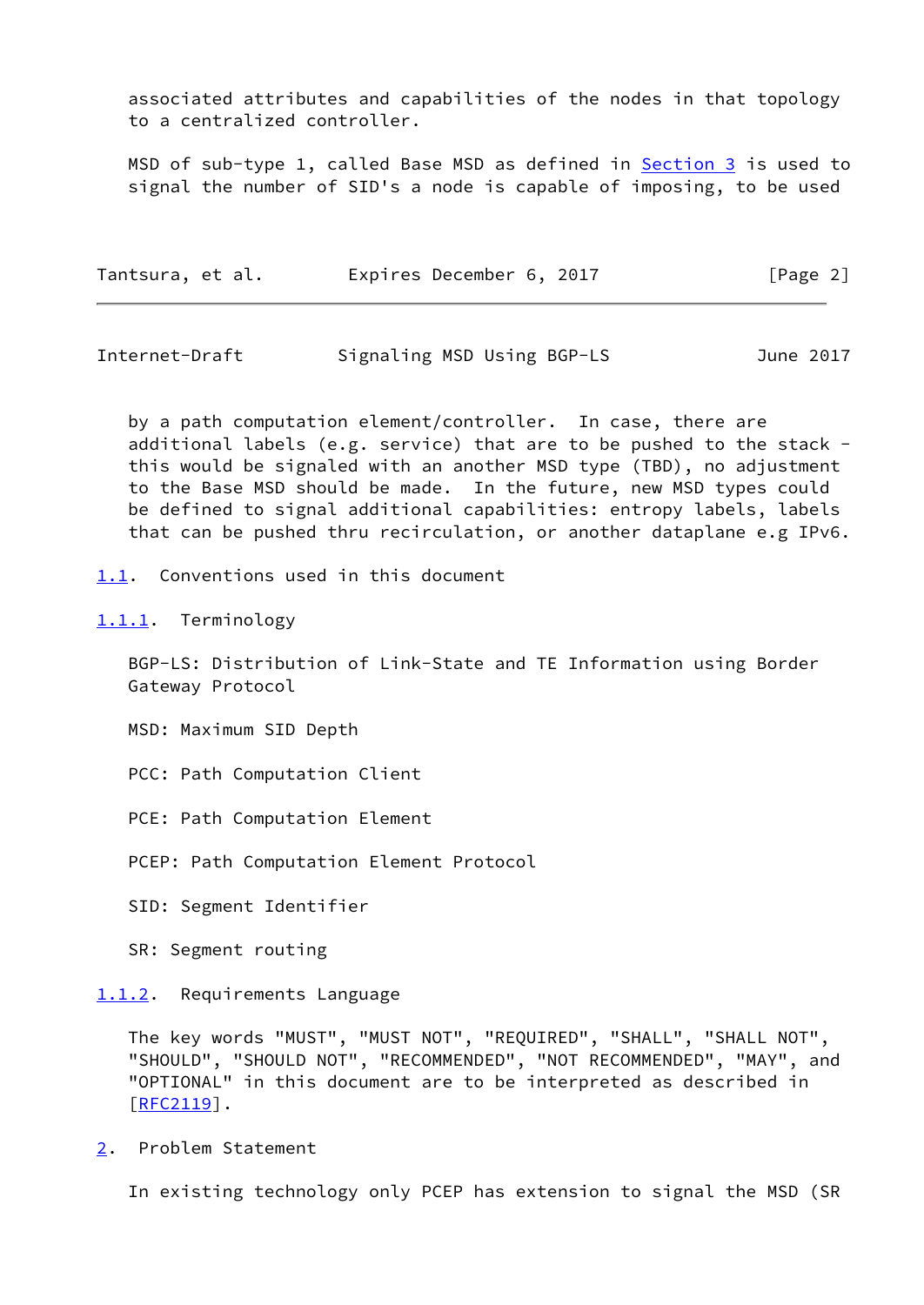PCE Capability TLV/ METRIC Object as defined in

[\[I-D.ietf-pce-segment-routing](#page-5-3)], If PCEP is not supported by the node (head-end of the SR tunnel) controller has no way to learn the MSD of the node/link configured. OSPF and IS-IS extensions are defined in:

<span id="page-3-3"></span>[I-D.ietf-ospf-segment-routing-msd]

[\[I-D.ietf-isis-segment-routing-msd](#page-5-4)]

|  | Tantsura, et al. | Expires December 6, 2017 |  | [Page 3] |
|--|------------------|--------------------------|--|----------|
|--|------------------|--------------------------|--|----------|

<span id="page-3-1"></span>Internet-Draft Signaling MSD Using BGP-LS June 2017

<span id="page-3-0"></span>[3](#page-3-0). MSD supported by a node

 Node MSD is encoded in a new Node Attribute TLV, as defined in [\[RFC7752](https://datatracker.ietf.org/doc/pdf/rfc7752)]

0 1 2 3 0 1 2 3 4 5 6 7 8 9 0 1 2 3 4 5 6 7 8 9 0 1 2 3 4 5 6 7 8 9 0 1 +-+-+-+-+-+-+-+-+-+-+-+-+-+-+-+-+-+-+-+-+-+-+-+-+-+-+-+-+-+-+-+-+ | Type | Length | | +-+-+-+-+-+-+-+-+-+-+-+-+-+-+-+-+-+-+-+-+-+-+-+-+-+-+-+-+-+-+-+-+ | Sub-Type and Value ... +-+-+-+-+-+-+-+-+-+-+-+-+-+-+-+-+-+-+ ...

Figure 1: Node attribute format

 Type : A 2-octet field specifiying code-point of the new TLV type. Code-point: 1050 (Suggested value - to be assigned by IANA) from BGP- LS Node Descriptor, Link Descriptor, Prefix Descriptor, and Attribute TLVs registry

 Length: A 2-octet field that indicates the length of the value portion

 Sub-Type and value fields are as defined in corresponding OSPF [\[I-D.ietf-ospf-segment-routing-msd](#page-3-3)] and IS-IS [\[I-D.ietf-isis-segment-routing-msd](#page-5-4)] extensions.

<span id="page-3-2"></span>[4](#page-3-2). MSD supported on a link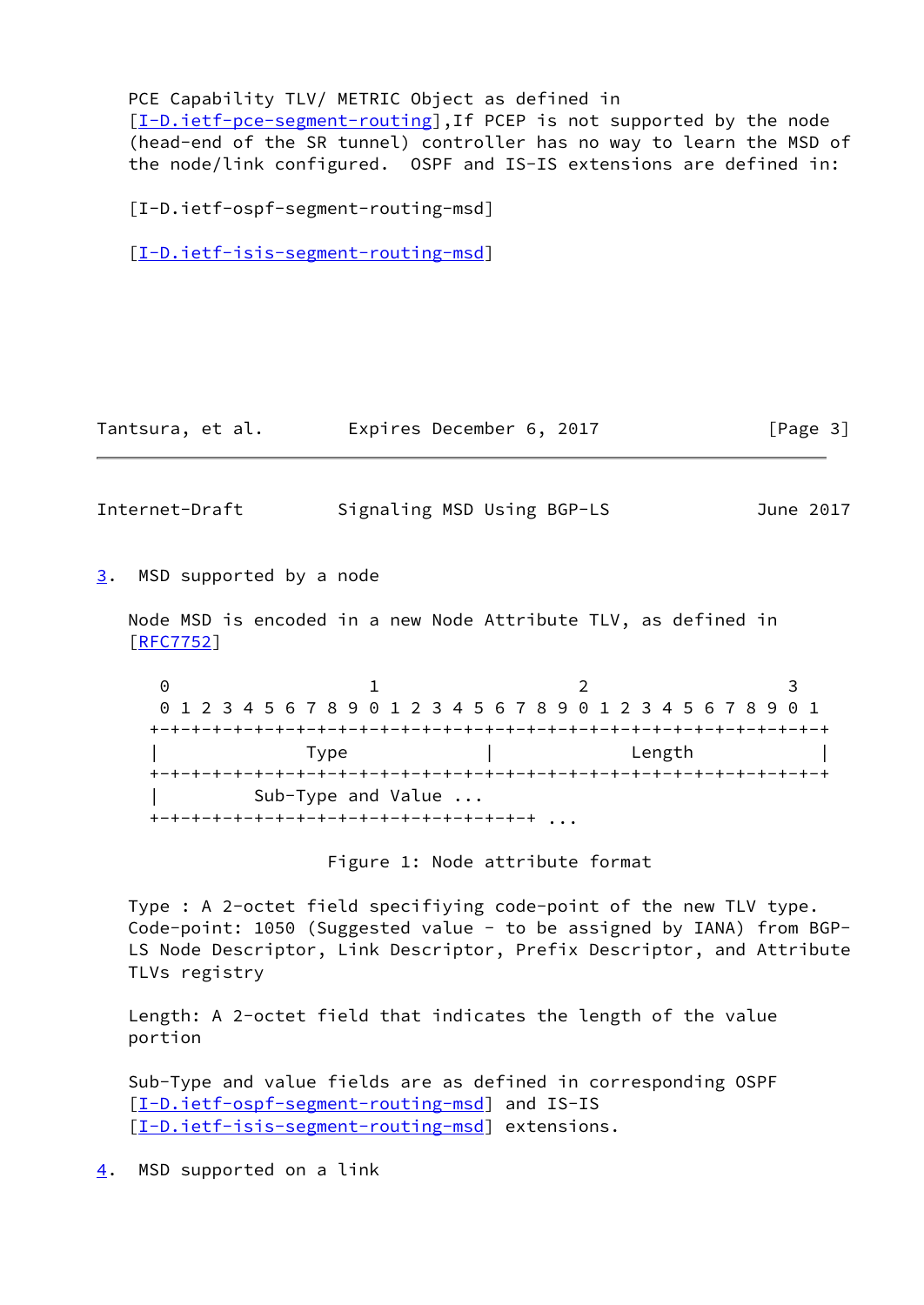Link MSD is encoded in a New Link Attribute TLV, as defined in [\[RFC7752](https://datatracker.ietf.org/doc/pdf/rfc7752)]

0 1 2 3 0 1 2 3 4 5 6 7 8 9 0 1 2 3 4 5 6 7 8 9 0 1 2 3 4 5 6 7 8 9 0 1 +-+-+-+-+-+-+-+-+-+-+-+-+-+-+-+-+-+-+-+-+-+-+-+-+-+-+-+-+-+-+-+-+ | Type | Length | +-+-+-+-+-+-+-+-+-+-+-+-+-+-+-+-+-+-+-+-+-+-+-+-+-+-+-+-+-+-+-+-+ | Sub-Type and Value ... +-+-+-+-+-+-+-+-+-+-+-+-+-+-+-+-+-+-+ ...

#### Figure 2: Link attribute format

 Type : A 2-octet field specifiying code-point of the new TLV type. Code-point: 1110 (Suggested value - to be assigned by IANA) from BGP- LS Node Descriptor, Link Descriptor, Prefix Descriptor, and Attribute TLVs registry

| Tantsura, et al. | Expires December 6, 2017 |  | [Page 4] |
|------------------|--------------------------|--|----------|
|------------------|--------------------------|--|----------|

<span id="page-4-1"></span>Internet-Draft Signaling MSD Using BGP-LS June 2017

 Length: A 2-octet field that indicates the length of the value portion

 Sub-Type and value fields are as defined in corresponding OSPF [\[I-D.ietf-ospf-segment-routing-msd](#page-3-3)] and IS-IS [\[I-D.ietf-isis-segment-routing-msd](#page-5-4)] extensions.

<span id="page-4-0"></span>[5](#page-4-0). IANA Considerations

 This document requests IANA to assign 2 new code-points from the BGP- LS Node Descriptor, Link Descriptor, Prefix Descriptor, and Attribute TLVs registry as specified in sections  $\frac{3}{2}$  and  $\frac{4}{2}$ .

<span id="page-4-2"></span>[6](#page-4-2). Security Considerations

 This document does not introduce security issues beyond those discussed in [\[RFC7752](https://datatracker.ietf.org/doc/pdf/rfc7752)]

<span id="page-4-3"></span>[7](#page-4-3). Acknowledgements

 We like to thank Nikos Triantafillis, Stephane Litkowski and Bruno Decraene for their reviews and valuable comments.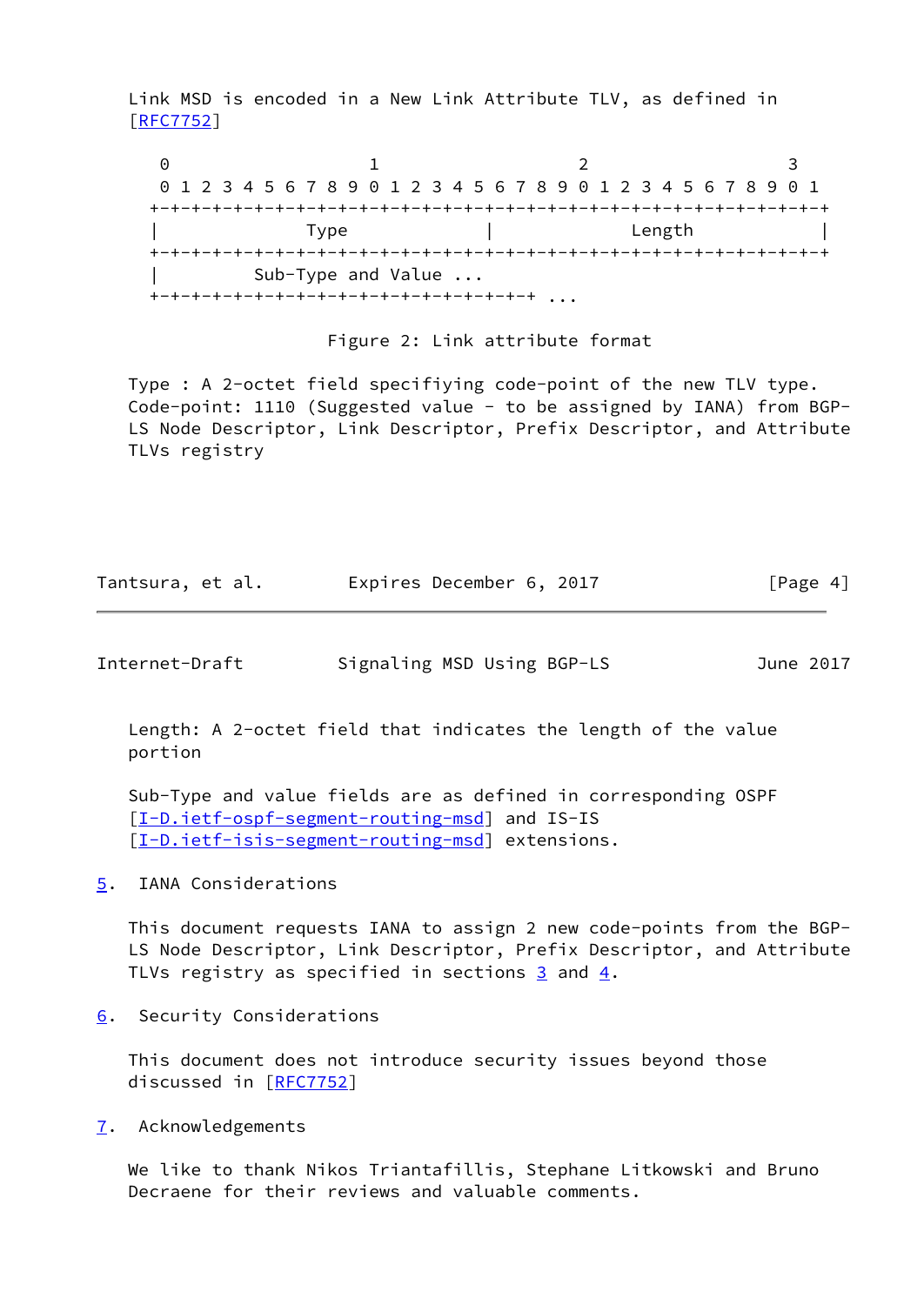#### <span id="page-5-0"></span>[8](#page-5-0). References

<span id="page-5-1"></span>[8.1](#page-5-1). Normative References

#### <span id="page-5-4"></span>[I-D.ietf-isis-segment-routing-msd]

 Tantsura, J., Chunduri, U., Aldrin, S., and L. Ginsberg, "Signaling MSD (Maximum SID Depth) using IS-IS", [draft](https://datatracker.ietf.org/doc/pdf/draft-ietf-isis-segment-routing-msd-03) [ietf-isis-segment-routing-msd-03](https://datatracker.ietf.org/doc/pdf/draft-ietf-isis-segment-routing-msd-03) (work in progress), March 2017.

 [I-D.ietf-ospf-segment-routing-msd] Tantsura, J., Chunduri, U., Aldrin, S., and P. Psenak, "Signaling MSD (Maximum SID Depth) using OSPF", [draft](https://datatracker.ietf.org/doc/pdf/draft-ietf-ospf-segment-routing-msd-04) [ietf-ospf-segment-routing-msd-04](https://datatracker.ietf.org/doc/pdf/draft-ietf-ospf-segment-routing-msd-04) (work in progress), March 2017.

## <span id="page-5-3"></span>[I-D.ietf-pce-segment-routing]

 Sivabalan, S., Filsfils, C., Tantsura, J., Henderickx, W., and J. Hardwick, "PCEP Extensions for Segment Routing", [draft-ietf-pce-segment-routing-09](https://datatracker.ietf.org/doc/pdf/draft-ietf-pce-segment-routing-09) (work in progress), April 2017.

| Tantsura, et al. | Expires December 6, 2017 | [Page 5] |
|------------------|--------------------------|----------|
|------------------|--------------------------|----------|

<span id="page-5-2"></span>Internet-Draft Signaling MSD Using BGP-LS June 2017

[I-D.ietf-spring-segment-routing-mpls]

 Filsfils, C., Previdi, S., Bashandy, A., Decraene, B., Litkowski, S., and R. Shakir, "Segment Routing with MPLS data plane", [draft-ietf-spring-segment-routing-mpls-08](https://datatracker.ietf.org/doc/pdf/draft-ietf-spring-segment-routing-mpls-08) (work in progress), March 2017.

- [RFC2119] Bradner, S., "Key words for use in RFCs to Indicate Requirement Levels", [BCP 14](https://datatracker.ietf.org/doc/pdf/bcp14), [RFC 2119](https://datatracker.ietf.org/doc/pdf/rfc2119), DOI 10.17487/RFC2119, March 1997, <<http://www.rfc-editor.org/info/rfc2119>>.
- [RFC7752] Gredler, H., Ed., Medved, J., Previdi, S., Farrel, A., and S. Ray, "North-Bound Distribution of Link-State and Traffic Engineering (TE) Information Using BGP", [RFC 7752,](https://datatracker.ietf.org/doc/pdf/rfc7752) DOI 10.17487/RFC7752, March 2016,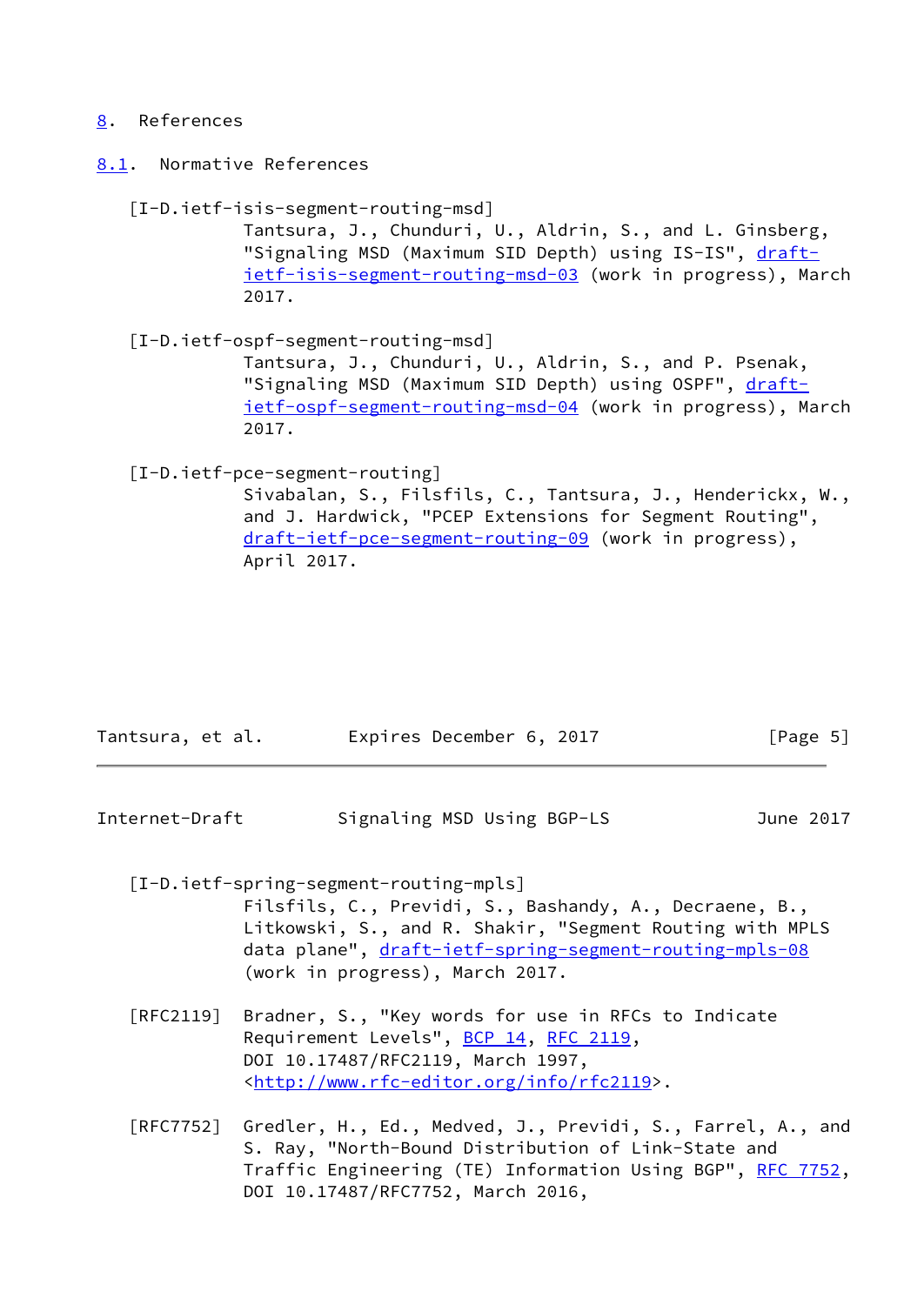<<http://www.rfc-editor.org/info/rfc7752>>.

- <span id="page-6-0"></span>[8.2](#page-6-0). Informative References
	- [I-D.ietf-isis-segment-routing-extensions] Previdi, S., Filsfils, C., Bashandy, A., Gredler, H., Litkowski, S., Decraene, B., and j. jefftant@gmail.com, "IS-IS Extensions for Segment Routing", [draft-ietf-isis](https://datatracker.ietf.org/doc/pdf/draft-ietf-isis-segment-routing-extensions-12) [segment-routing-extensions-12](https://datatracker.ietf.org/doc/pdf/draft-ietf-isis-segment-routing-extensions-12) (work in progress), April 2017.
	- [I-D.ietf-ospf-segment-routing-extensions] Psenak, P., Previdi, S., Filsfils, C., Gredler, H., Shakir, R., Henderickx, W., and J. Tantsura, "OSPF Extensions for Segment Routing", [draft-ietf-ospf-segment](https://datatracker.ietf.org/doc/pdf/draft-ietf-ospf-segment-routing-extensions-16) [routing-extensions-16](https://datatracker.ietf.org/doc/pdf/draft-ietf-ospf-segment-routing-extensions-16) (work in progress), May 2017.

Authors' Addresses

 Jeff Tantsura Individual

Email: jefftant.ietf@gmail.com

 Uma Chunduri Huawei Technologies

Email: uma.chunduri@huawei.com

| Tantsura, et al.             | Expires December 6, 2017   | [Page 6]  |
|------------------------------|----------------------------|-----------|
| Internet-Draft               | Signaling MSD Using BGP-LS | June 2017 |
| Greg Mirsky<br>ZTE Corp.     |                            |           |
| Email: gregimirsky@gmail.com |                            |           |
| Siva Sivabalan               |                            |           |

Cisco